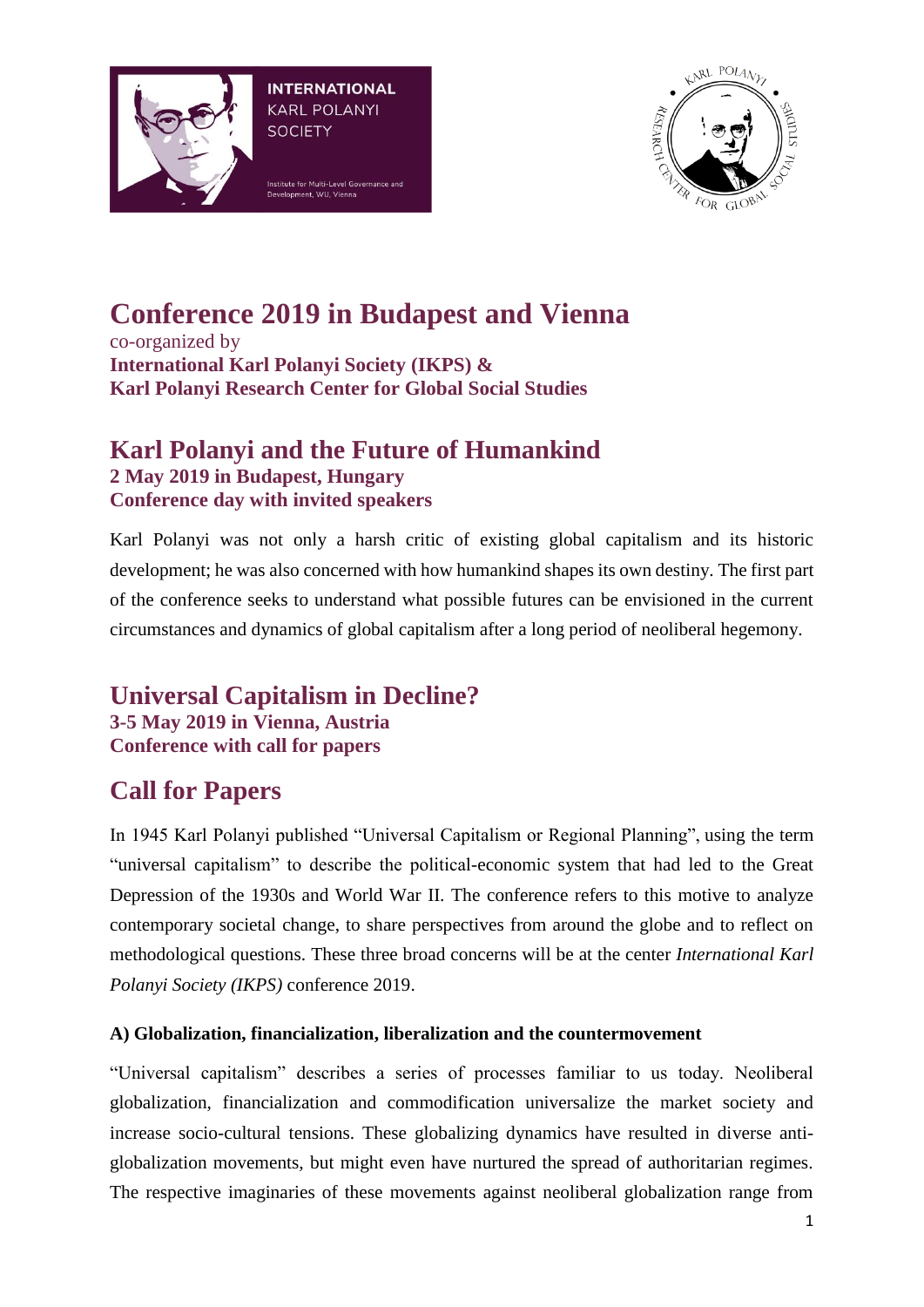



nostalgia of a lost past to visions of a commonwealth based on solidarity and equality. Karl Polanyi's oeuvre provides us with a unique analytical framework, concepts and ideas to study these processes, crises, and transformations. Current movements should be examined from different perspectives, including:

- Disentangling the relationship between free trade and finance on the one hand, national sovereignty and democracy on the other hand
- Global ecological and social challenges and regional resilience strategies
- National sovereignty, illiberal democracies and European solidarity
- Western universalism, the rise of Asia and a new world (dis-)order
- Trade wars, new forms of protectionism and the challenges for neoliberal globalization
- Civil society initiatives, labor and social movements facing neoliberal globalization and political change

#### **B) Bringing together Polanyi-inspired research from different regions and countries**

Karl Polanyi has become an indispensable point of reference in critical discussions on contemporary transformations. However, scholars in different countries and regions emphasize different aspects of his work. We invite papers that focus on how Polanyi's analyses of universal capitalism and its transformations are discussed in different parts of the world.

## **C) Commodification, double movement and embeddedness – concepts to understand the 21st century capitalism?**

"Working with Polanyi today" means reflecting, thinking and acting under the conditions of fragmented, increasingly international academic communities in a neoliberal, more and more authoritarian environment. Polanyi, however, has always gone beyond academia, making his living as a journalist, teaching at public universities and contributing to public debates. The question of how social science can contribute to the elaboration of a democratic narrative for the ordinary people occupied Polanyi throughout his life. Therefore, we explicitly invite papers that dwell on the relation between the scientific and the ethical approach as well as possible academic contributions to public debates. Of special interest are conceptual clarifications and experimentation with new forms of partnerships between civil society, social movements and academia.